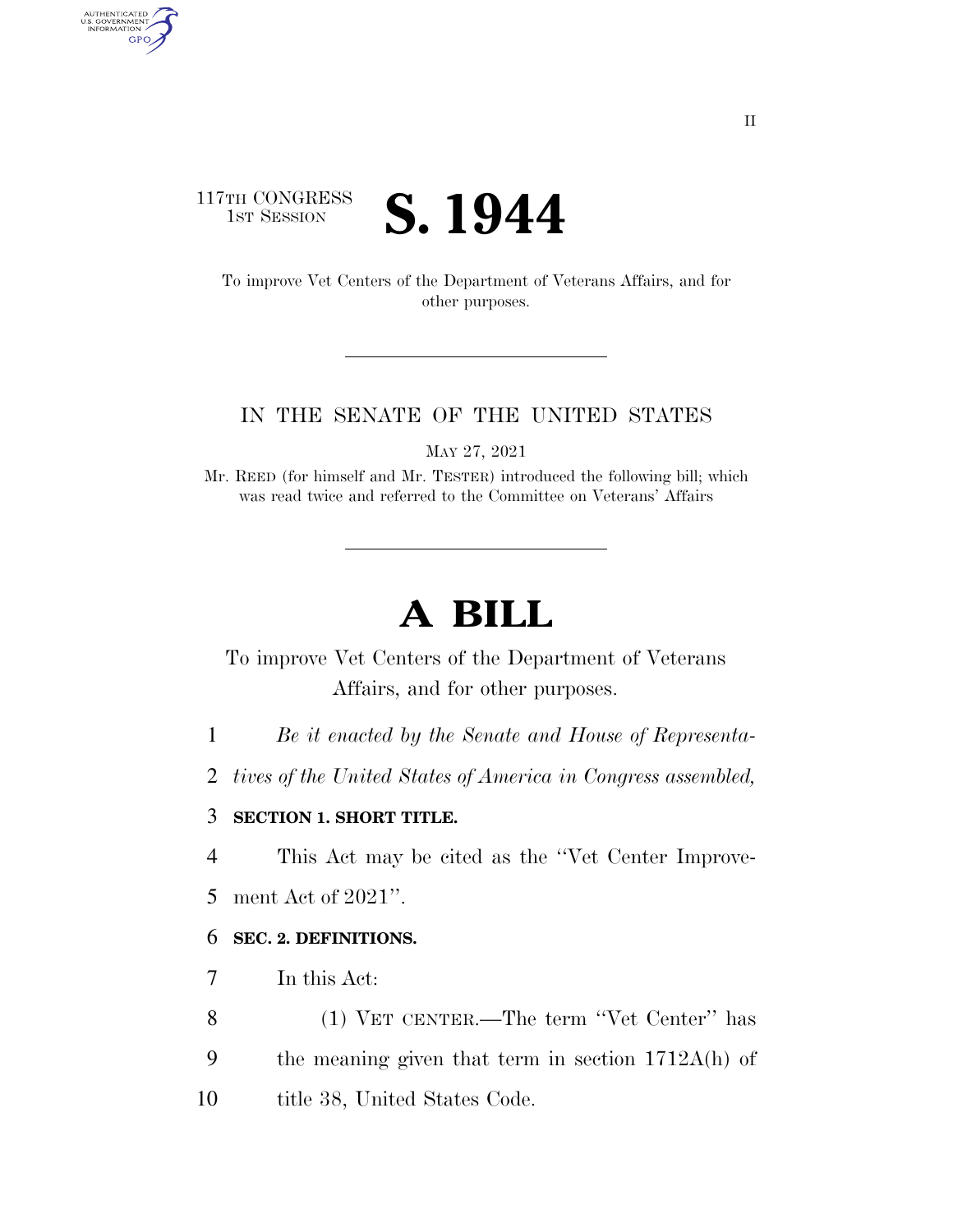(2) VETERANS SERVICE ORGANIZATION.—The term ''veterans service organization'' means an orga- nization recognized by the Secretary of Veterans Af- fairs for the representation of veterans under section 5902 of title 38, United States Code.

## **SEC. 3. PRODUCTIVITY EXPECTATIONS FOR READJUST-MENT COUNSELORS OF VET CENTERS.**

 (a) EVALUATION OF PRODUCTIVITY EXPECTA- TIONS.—Not later than one year after the date of the en- actment of this Act, the Secretary of Veterans Affairs shall evaluate productivity expectations for readjustment counselors of Vet Centers, including by obtaining system- atic feedback from counselors on such expectations, in-cluding with respect to following:

 (1) Any potential effects of productivity expec-tations, whether positive or negative, on client care.

 (2) Distances readjustment counselors may travel to appointments, especially with respect to serving rural veterans.

 (3) The possibility that some veterans may not want to use nor benefit from telehealth or group counseling.

 (4) Availability and access of veteran popu-lations to broadband and telehealth.

 $\mathfrak{D}$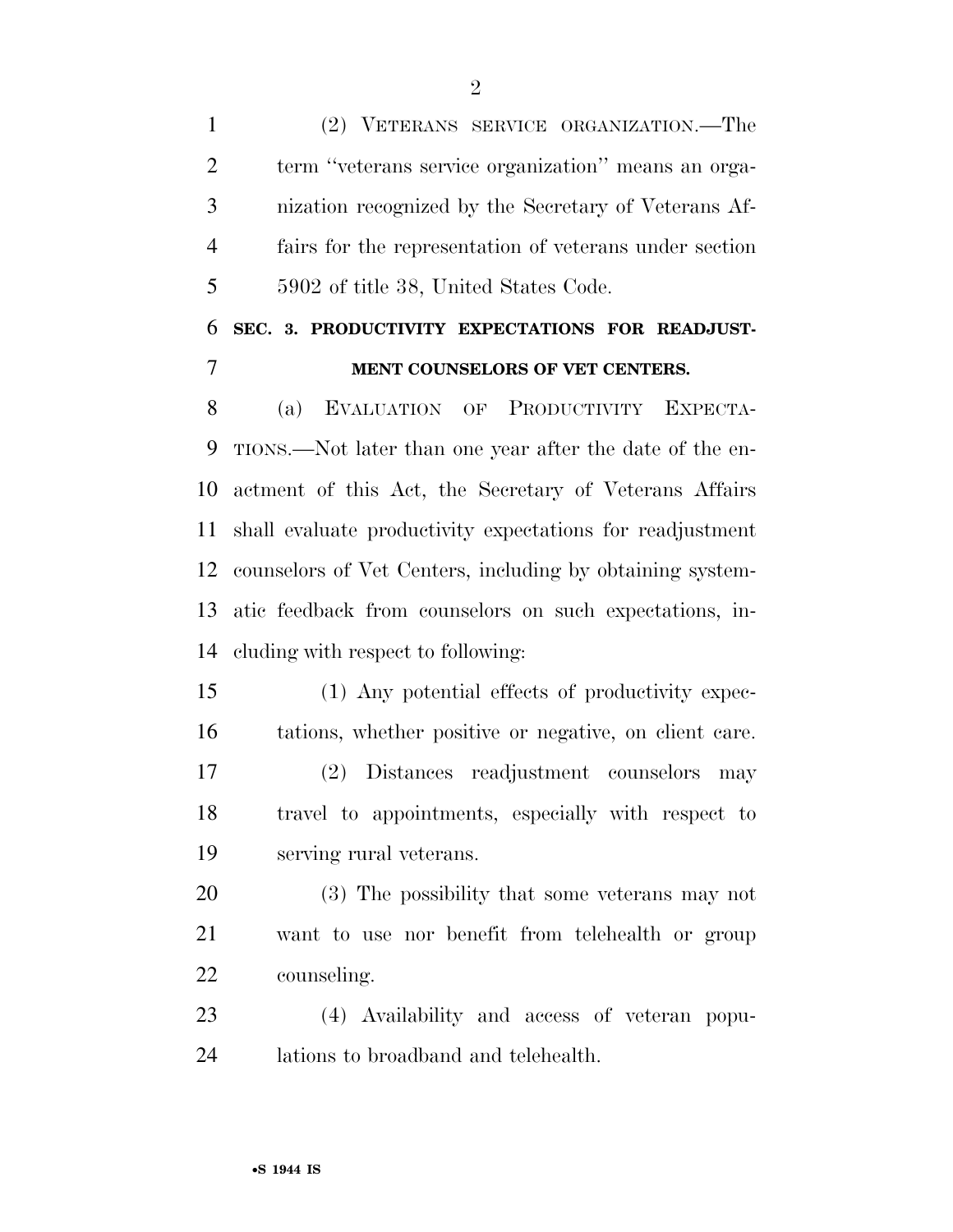| 1              | (5) Any effect of productivity expectations on       |
|----------------|------------------------------------------------------|
| $\overline{2}$ | readjustment counselors, including with respect to   |
| 3              | recruitment, retention, and welfare.                 |
| $\overline{4}$ | (6) Whether productivity expectations provide        |
| 5              | incentives or pressure to inaccurately report client |
| 6              | visits.                                              |
| 7              | (7) Whether directors and readjustment coun-         |
| 8              | selors of Vet Centers need additional training or    |
| 9              | guidance on how productivity expectations are cal-   |
| 10             | culated.                                             |
| 11             | (8) Such other criteria as the Secretary con-        |
| 12             | siders appropriate.                                  |
| 13             | (b) SYSTEMATIC FEEDBACK.-                            |
| 14             | (1) IN GENERAL.—The Secretary shall—                 |
| 15             | (A) make every effort to ensure that all re-         |
| 16             | adjustment counselors of Vet Centers are given       |
| 17             | the opportunity to fully provide feedback, posi-     |
| 18             | tive or negative, on all items under subsection      |
| 19             | (a);                                                 |
| 20             | (B) collect and safely store the feedback            |
| 21             | obtained under subsection $(a)$ —                    |
| 22             | (i) in an electronic database that can-              |
| 23             | not be altered by any party;                         |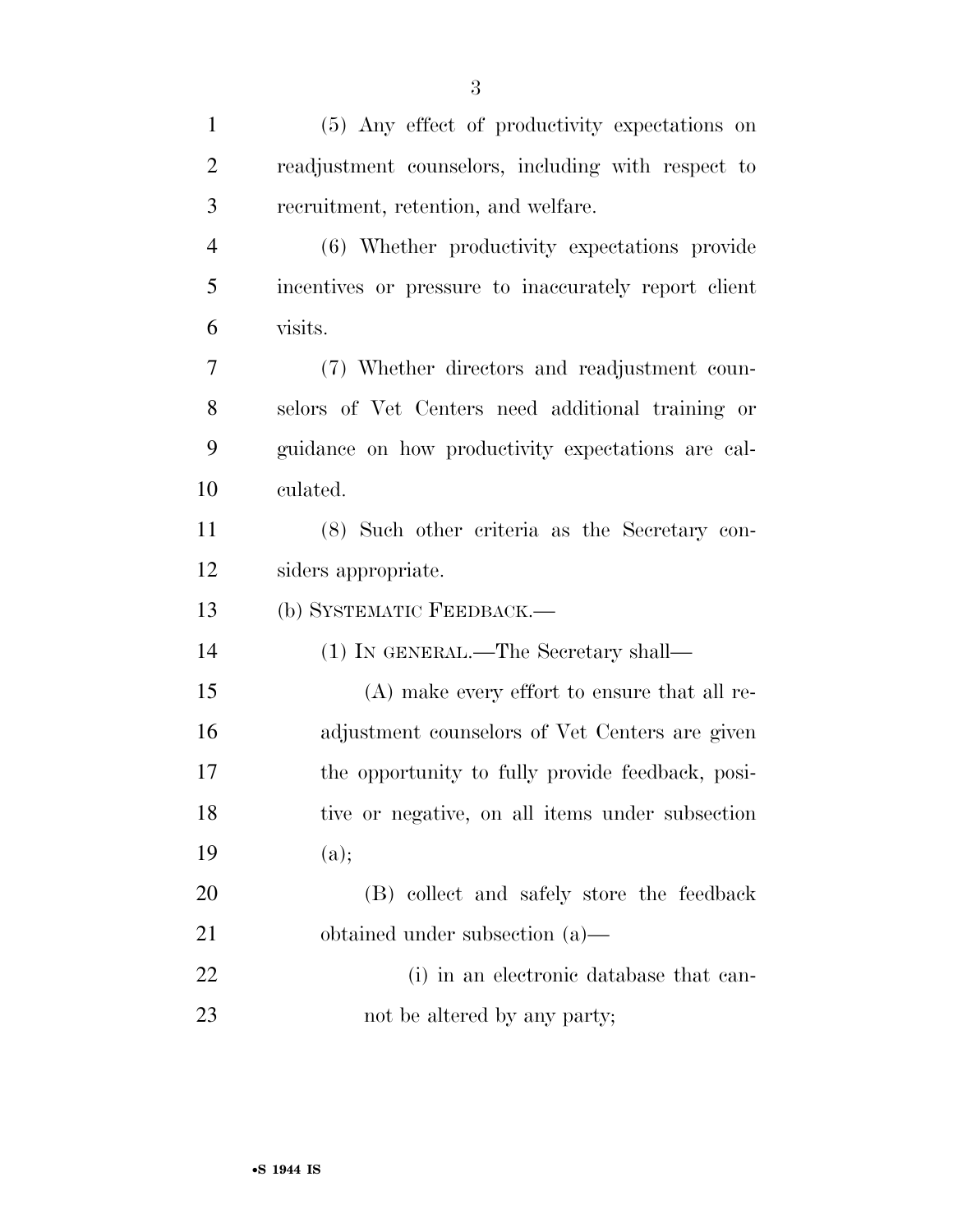| $\mathbf{1}$   | (ii) in an anonymized manner, in                           |
|----------------|------------------------------------------------------------|
| $\overline{2}$ | order to protect the privacy of each re-                   |
| 3              | spondent; and                                              |
| $\overline{4}$ | (iii) in a manner that allows for eval-                    |
| 5              | uation by third parties of the feedback,                   |
| 6              | such as audit of the feedback by the Gov-                  |
| $\tau$         | ernment Accountability Office; and                         |
| 8              | (C) provide the feedback obtained under                    |
| 9              | subsection (a) in an anonymized manner to the              |
| 10             | working group established under section 5.                 |
| 11             | GOVERNMENT ACCOUNTABILITY OFFICE<br>(2)                    |
| 12             | AUDIT.—Not less frequently than once each year             |
| 13             | during the five-year period beginning on the date of       |
| 14             | the enactment of this Act, the Comptroller General         |
| 15             | of the United States shall audit the feedback ob-          |
| 16             | tained from readjustment counselors of Vet Centers         |
| 17             | under subsection (a).                                      |
| 18             | (c) IMPLEMENTATION OF CHANGES.—Not later than              |
| 19             | 90 days after the date of the completion of the evaluation |
| 20             | required by subsection (a), the Secretary shall implement  |
| 21             | any needed changes to the productivity expectations de-    |
| 22             | scribed in such subsection in order to ensure—             |
| 23             | (1) quality of care and access to care for vet-            |
| 24             | erans; and                                                 |
| 25             | (2) the welfare of readjustment counselors.                |

•**S 1944 IS**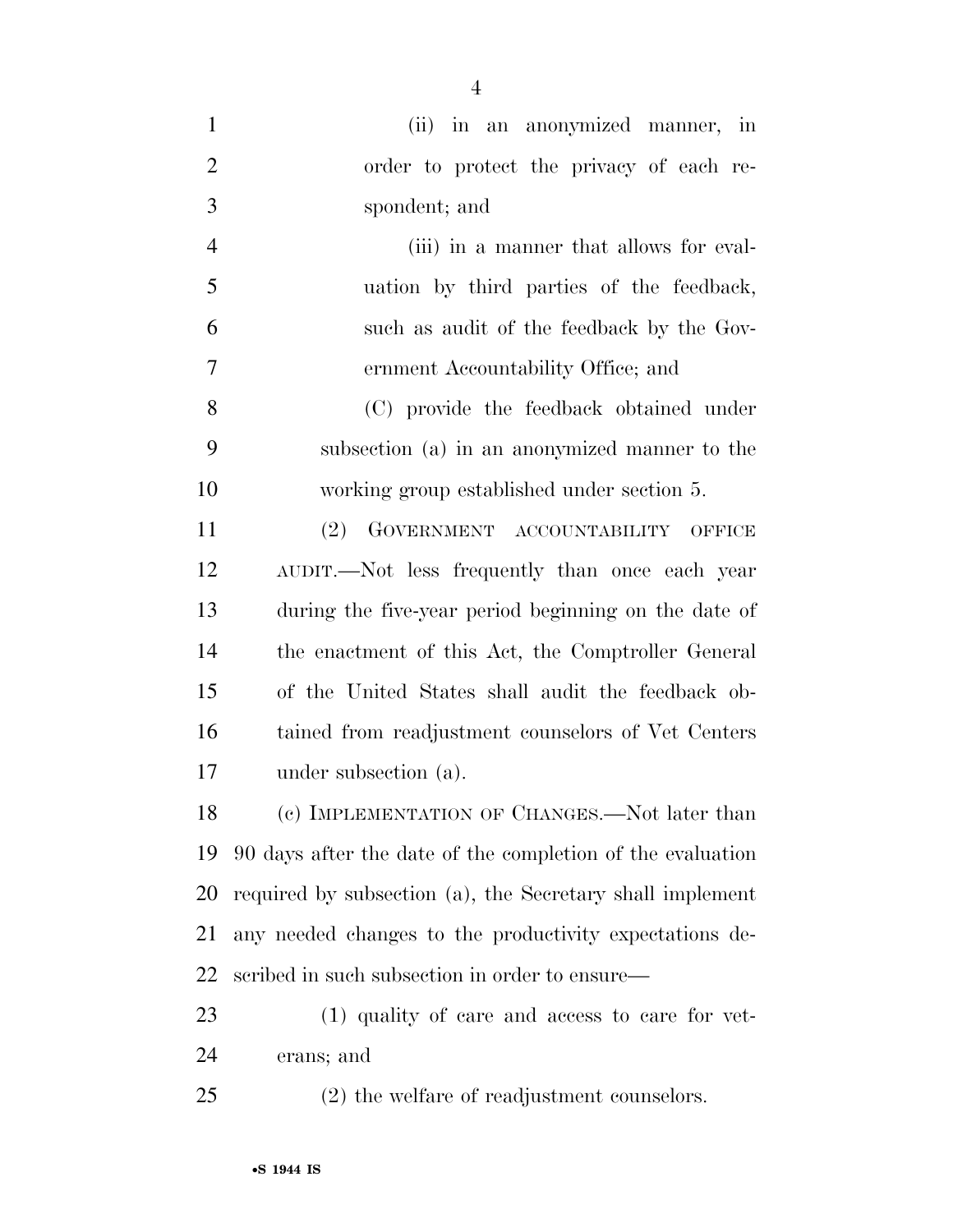(d) REPORT TO CONGRESS.—Not later than 180 days after the date of the completion of the evaluation required by subsection (a), the Secretary shall submit to Congress a report on— (1) the findings of the evaluation; and (2) any planned or implemented changes de- scribed in subsection (c). (e) PLAN FOR REASSESSMENT AND IMPLEMENTA- TION.— (1) PLAN.—Not later than one year after the date of the enactment of this Act, the Secretary shall develop and implement a plan for— (A) reassessing productivity expectations for readjustment counselors of Vet Centers, in consultation with such counselors; and (B) implementing any needed changes to such expectations, as the Secretary determines appropriate. (2) REASSESSMENTS.—Under the plan required by paragraph (1), the Secretary shall conduct a re- assessment described in such paragraph not less fre-22 quently than once each year. **SEC. 4. STAFFING MODEL FOR VET CENTERS.** 

 (a) IN GENERAL.—Not later than one year after the date of the enactment of this Act, the Secretary of Vet-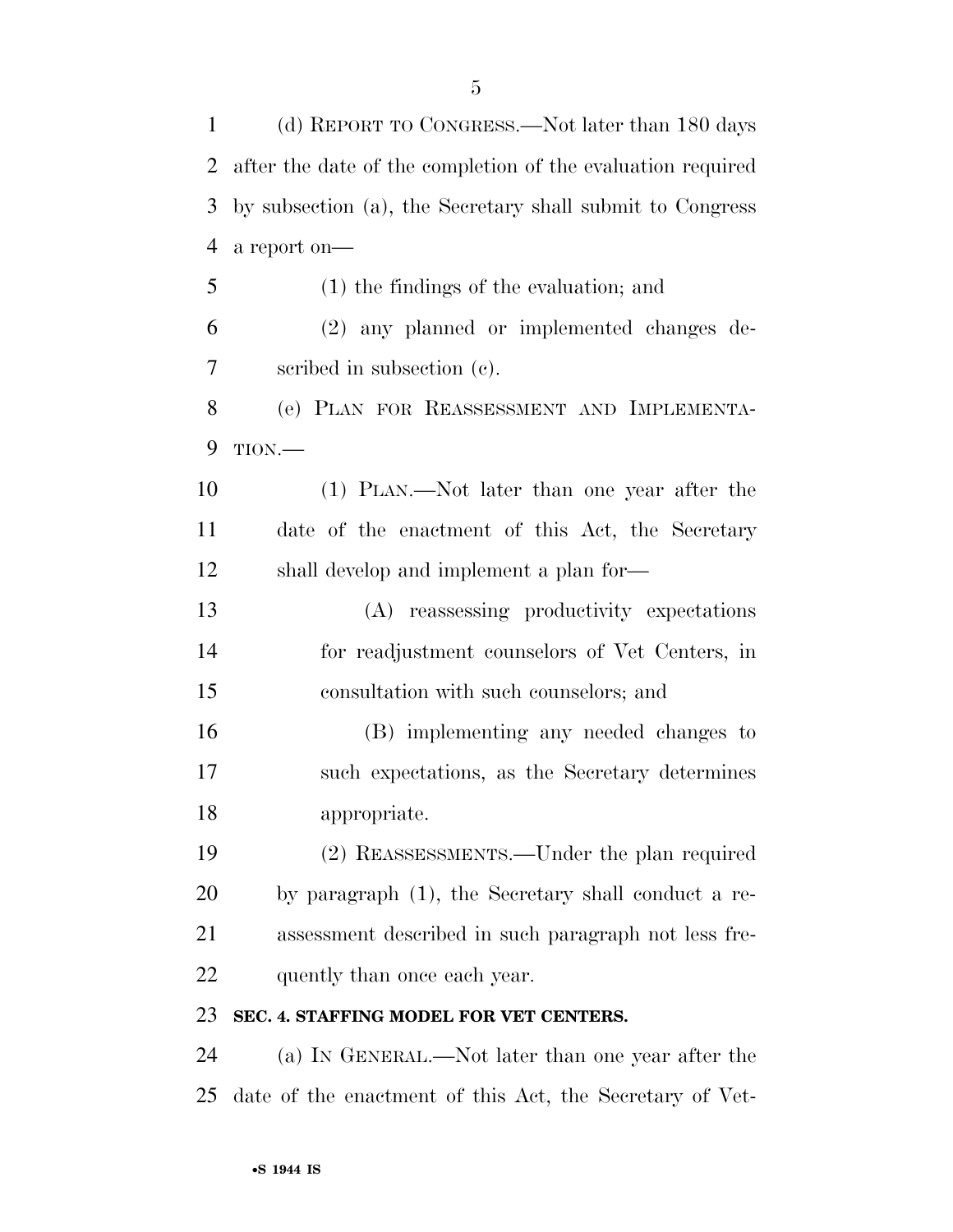| $\mathbf{1}$ | erans Affairs shall develop and implement a staffing model  |
|--------------|-------------------------------------------------------------|
| 2            | for Vet Centers that incorporates key practices in the de-  |
| 3            | sign of such staffing model.                                |
| 4            | (b) ELEMENTS.—In developing the staffing model              |
| 5            | under subsection (a), the Secretary shall—                  |
| 6            | (1) involve key stakeholders, including readjust-           |
| 7            | ment counselors, outreach specialists, and directors        |
| 8            | of Vet Centers;                                             |
| 9            | (2) incorporate key work activities and the fre-            |
| 10           | quency and time required to conduct such activities;        |
| 11           | (3) ensure the data used in the model is high               |
| 12           | quality to provide assurance that staffing estimates        |
| 13           | are reliable; and                                           |
| 14           | $(4)$ incorporate—                                          |
| 15           | (A) risk factors, including case complexity;                |
| 16           | (B) geography;                                              |
| 17           | (C) availability, advisability, and willing-                |
| 18           | ness of veterans to use telehealth or group                 |
| 19           | counseling; and                                             |
| 20           | (D) such other factors as the Secretary                     |
| 21           | considers appropriate.                                      |
| 22           | (c) PLAN FOR ASSESSMENTS AND UPDATES.-Not                   |
| 23           | later than one year after the date of the enactment of this |
| 24           | Act, the Secretary shall develop a plan for—                |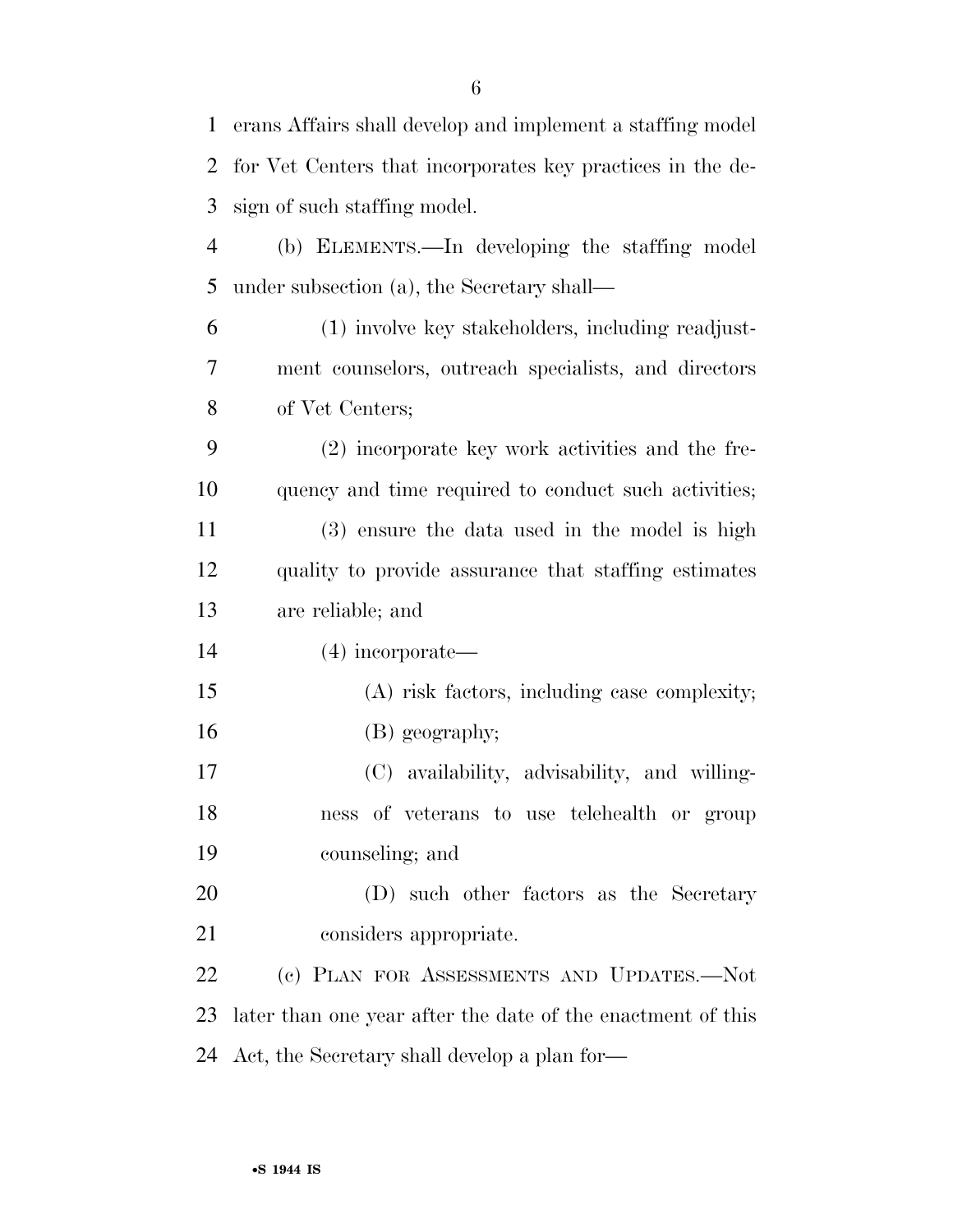(1) assessing and updating the staffing model developed and implemented under subsection (a) not less frequently than once every four years; and (2) implementing any needed changes to such model, as the Secretary determines appropriate. **SEC. 5. WORKING GROUP OF READJUSTMENT COUN- SELORS, OUTREACH SPECIALISTS, AND DI- RECTORS OF VET CENTERS.**  (a) IN GENERAL.—In conducting the evaluation of productivity expectations under section 3(a) and devel- oping the staffing model for Vet Centers under section 4(a), the Secretary of Veterans Affairs shall establish a working group to assess— (1) the efficacy, impact, and composition of per- formance metrics for such expectations with respect to— (A) quality of care and access to care for veterans; and (B) the welfare of readjustment counselors 20 and other employees of Vet Centers; and (2) key considerations for the development of 22 such staffing model, including with respect to— (A) quality of care and access to care for veterans and other individuals eligible for care through Vet Centers; and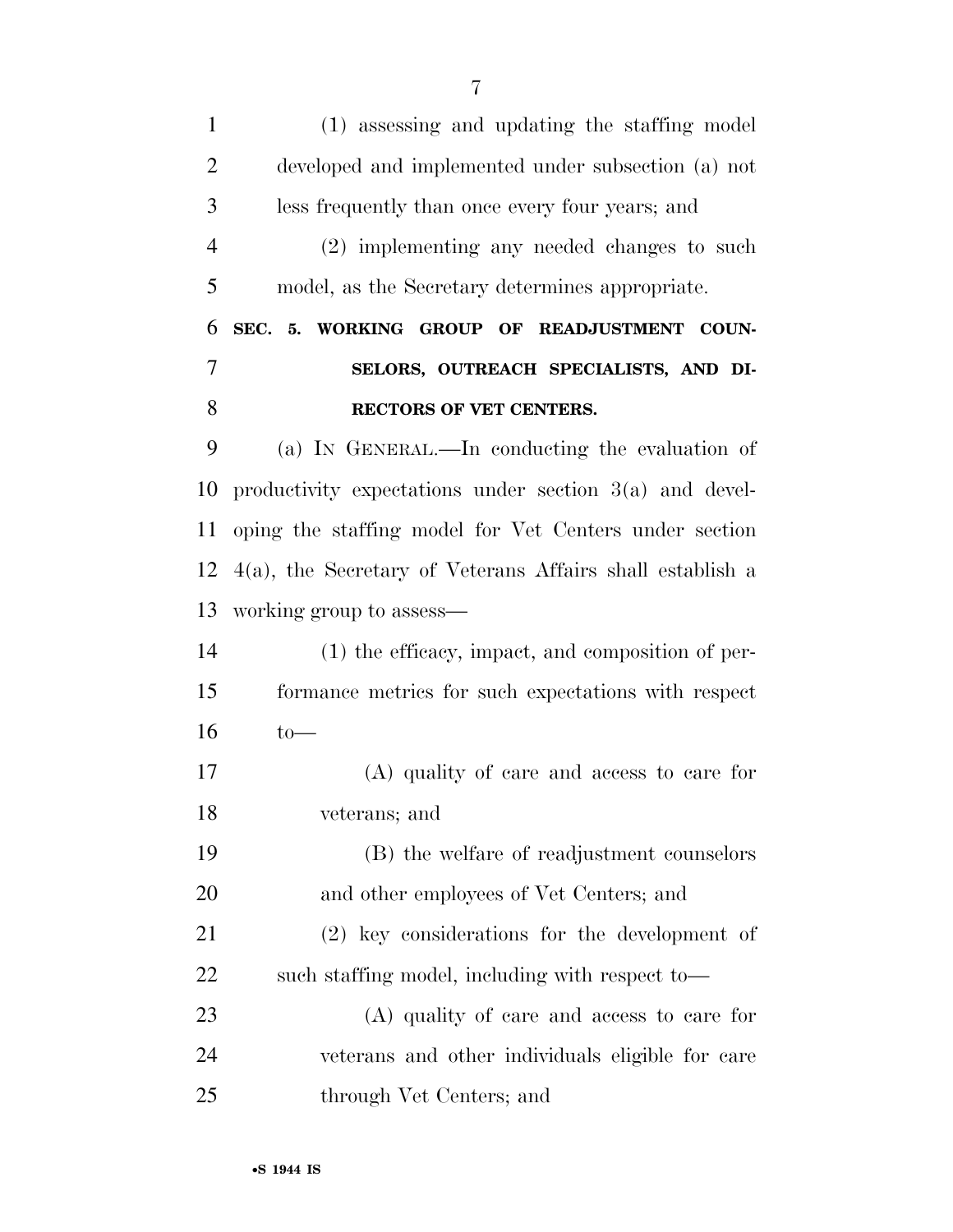| $\mathbf{1}$   | (B) recruitment, retention, and welfare of                  |
|----------------|-------------------------------------------------------------|
| $\overline{2}$ | employees of Vet Centers.                                   |
| 3              | (b) MEMBERSHIP.—The working group established               |
| 4              | under subsection (a) shall be composed of readjustment      |
| 5              | counselors, outreach specialists, and directors of Vet Cen- |
| 6              | ters.                                                       |
| 7              | FEEDBACK AND RECOMMENDATIONS.-The<br>(e)                    |
| 8              | working group established under subsection (a) shall pro-   |
| 9              | vide to the Secretary—                                      |
| 10             | (1) feedback from readjustment counselors, out-             |
| 11             | reach specialists, and directors of Vet Centers; and        |
| 12             | $(2)$ recommendations on how to improve—                    |
| 13             | (A) quality of care and access to care for                  |
| 14             | veterans; and                                               |
| 15             | (B) the welfare of readjustment counselors                  |
| 16             | and other employees of Vet Centers.                         |
| 17             | SEC. 6. IMPROVEMENTS OF HIRING PRACTICES AT VET             |
| 18             | <b>CENTERS.</b>                                             |
| 19             | (a) STANDARDIZATION OF POSITION DESCRIP-                    |
| 20             | TIONS.-                                                     |
| 21             | (1) IN GENERAL.—Not later than one year                     |
| 22             | after the date of the enactment of this Act, the Sec-       |
| 23             | retary of Veterans Affairs shall standardize descrip-       |
| 24             | tions of position responsibilities at Vet Centers.          |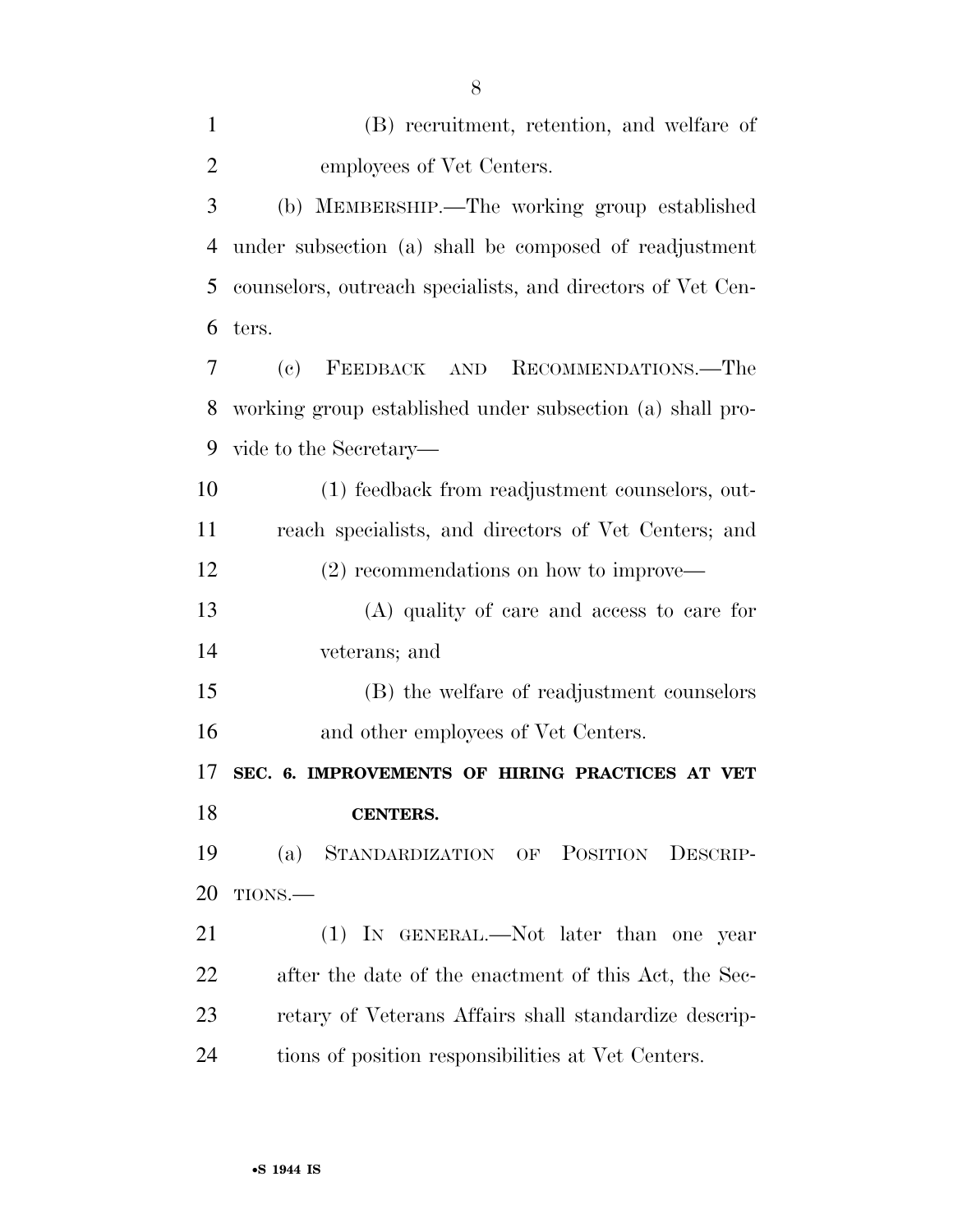(2) REPORTING REQUIREMENT.—In each of the first two annual reports submitted under section 7309(e) of title 38, United States Code, after the date of the enactment of this Act, the Secretary shall include a description of the actions taken by the Secretary to carry out paragraph (1). (b) EXPANSION OF REPORTING REQUIREMENTS ON READJUSTMENT COUNSELING TO INCLUDE ACTIONS TO REDUCE STAFFING VACANCIES AND TIME TO HIRE.— Section 7309(e)(2) of title 38, United States Code, is amended by adding at the end the following new subpara- graph: ''(D) A description of actions taken by the Sec- retary to reduce— ''(i) vacancies in counselor positions in the Readjustment Counseling Service; and  $\frac{1}{10}$  the time it takes to hire such coun-18 selors.". **SEC. 7. REPORT BY GOVERNMENT ACCOUNTABILITY OF- FICE ON VET CENTER INFRASTRUCTURE AND FUTURE INVESTMENTS.**  (a) IN GENERAL.—Not later than one year after the date of the enactment of this Act, the Comptroller General of the United States shall submit to Congress a report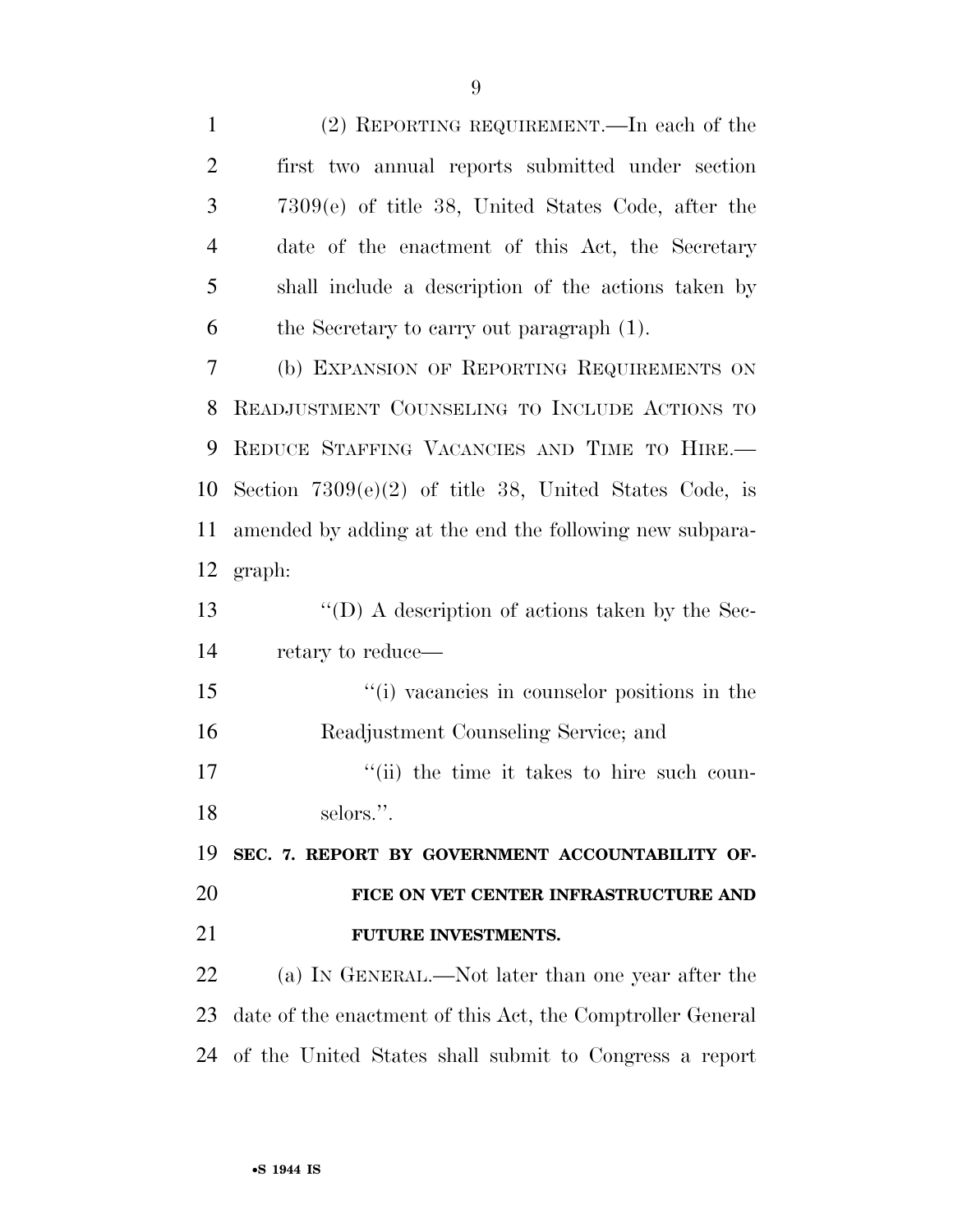| $\mathbf{1}$   | on physical infrastructure and future investments with re- |
|----------------|------------------------------------------------------------|
| $\overline{2}$ | spect to Vet Centers.                                      |
| 3              | (b) ELEMENTS.—The report required by subsection            |
| $\overline{4}$ | (a) shall include the following:                           |
| 5              | $(1)$ An assessment of —                                   |
| 6              | (A) the condition of the physical infra-                   |
| $\overline{7}$ | structure of all assets of Vet Centers, whether            |
| 8              | owned or leased by the Department of Veterans              |
| 9              | Affairs; and                                               |
| 10             | (B) the short-, medium-, and long-term                     |
| 11             | plans of the Department to maintain and up-                |
| 12             | grade the physical infrastructure of Vet Centers           |
| 13             | to address the operational needs of Vet Centers            |
| 14             | as of the date of the submittal of the report and          |
| 15             | future needs.                                              |
| 16             | (2) An assessment of management and stra-                  |
| 17             | tegic planning for the physical infrastructure of Vet      |
| 18             | Centers, including whether the Department should           |
| 19             | buy or lease existing or additional locations in areas     |
| 20             | with stable or growing populations of veterans.            |
| 21             | $(3)$ An assessment of whether, as of the date of          |
| 22             | the submittal of the report, Vet Center buildings,         |
| 23             | mobile Vet Centers, community access points, and           |
| 24             | similar infrastructure are sufficient to care for vet-     |
| 25             | erans or if such infrastructure is negatively affecting    |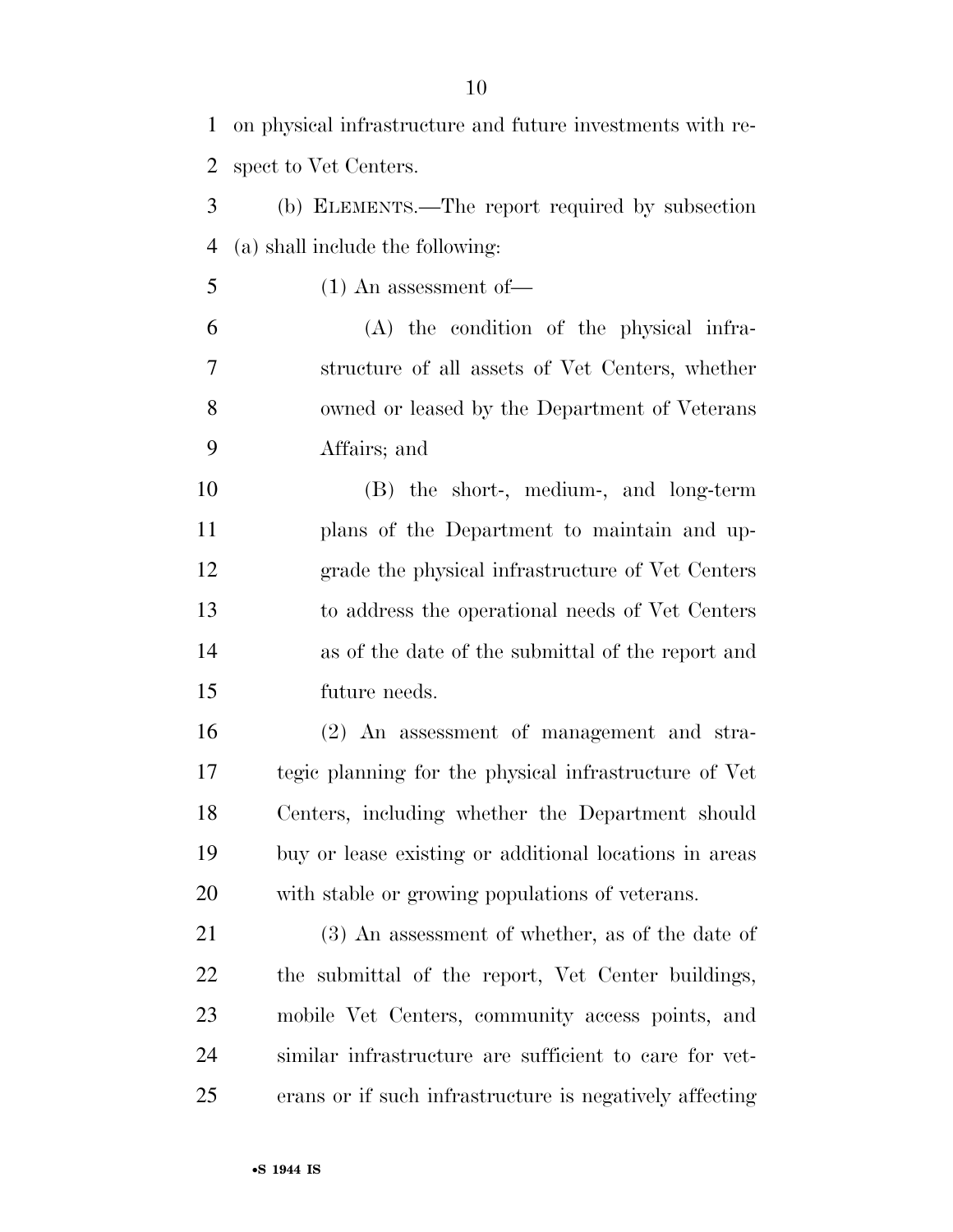| $\mathbf{1}$   | care due to limited space for veterans and Vet Cen-          |
|----------------|--------------------------------------------------------------|
| $\overline{2}$ | ter personnel or other factors.                              |
| 3              | (4) An assessment of the areas with the great-               |
| $\overline{4}$ | est need for investments in—                                 |
| 5              | (A) improved physical infrastructure, in-                    |
| 6              | eluding upgraded Vet Centers; or                             |
| 7              | (B) additional physical infrastructure for                   |
| 8              | Vet Centers, including new Vet Centers owned                 |
| 9              | or leased by the Department.                                 |
| 10             | (5) A description of the authorities and re-                 |
| 11             | sources that may be required for the Secretary to            |
| 12             | make such investments.                                       |
| 13             | $(6)$ A review of all annual reports submitted               |
| 14             | under $7309(e)$ of title 38, United States Code, be-         |
| 15             | fore the date of the submittal of the report under           |
| 16             | subsection (a).                                              |
| 17             | SEC. 8. PILOT PROGRAM TO COMBAT FOOD INSECURITY              |
| 18             | AMONG VETERANS AND FAMILY MEMBERS                            |
| 19             | OF VETERANS.                                                 |
| 20             | (a) IN GENERAL.—Not later than one year after the            |
| 21             | date of the enactment of this Act, the Secretary of Vet-     |
| 22             | erans Affairs shall establish a pilot program to award       |
| 23             | grants to eligible entities to support partnerships that ad- |
| 24             | dress food insecurity among veterans and family members      |
|                | 25 of veterans who receive services through Vet Centers or   |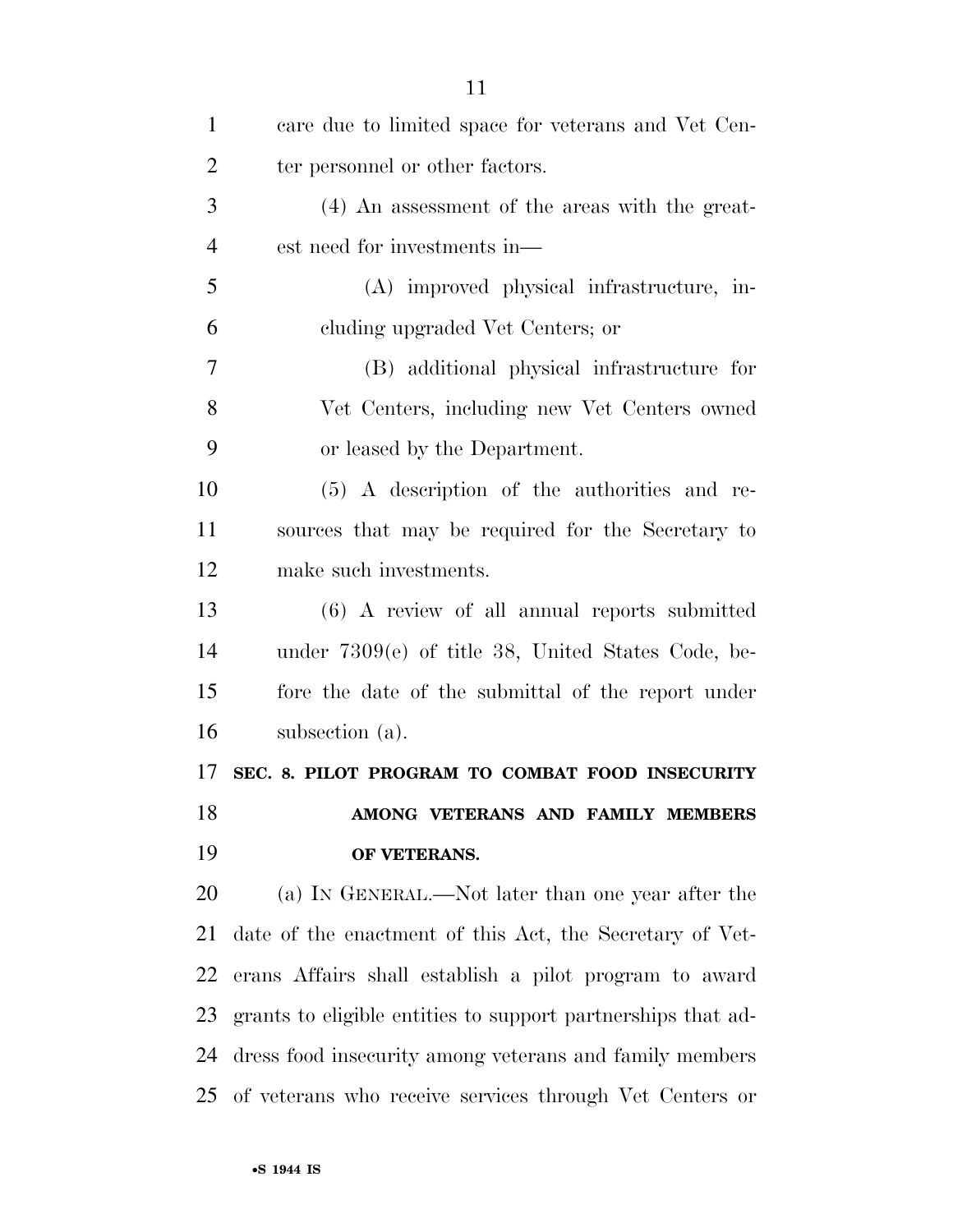other facilities of the Department as determined by the Secretary.

 (b) ELIGIBLE ENTITIES.—For purposes of the pilot program, an eligible entity is—

(1) a nonprofit organization;

(2) a veterans service organization;

(3) a public agency;

(4) a community-based organization; or

(5) an institution of higher education.

 (c) APPLICATION.—An eligible entity seeking a grant under the pilot program shall submit to the Secretary an application therefor at such time, in such manner, and containing such information as the Secretary may require. (d) SELECTION.—The Secretary shall select eligible

 entities that submit applications under subsection (c) for the award of grants under the pilot program using a com-petitive process that takes into account the following:

 (1) Capacity of the applicant entity to serve veterans and family members of veterans.

 (2) Demonstrated need of the population the applicant entity would serve.

 (3) Demonstrated need of the applicant entity for assistance from the grant.

 (4) Such other criteria as the Secretary con-siders appropriate.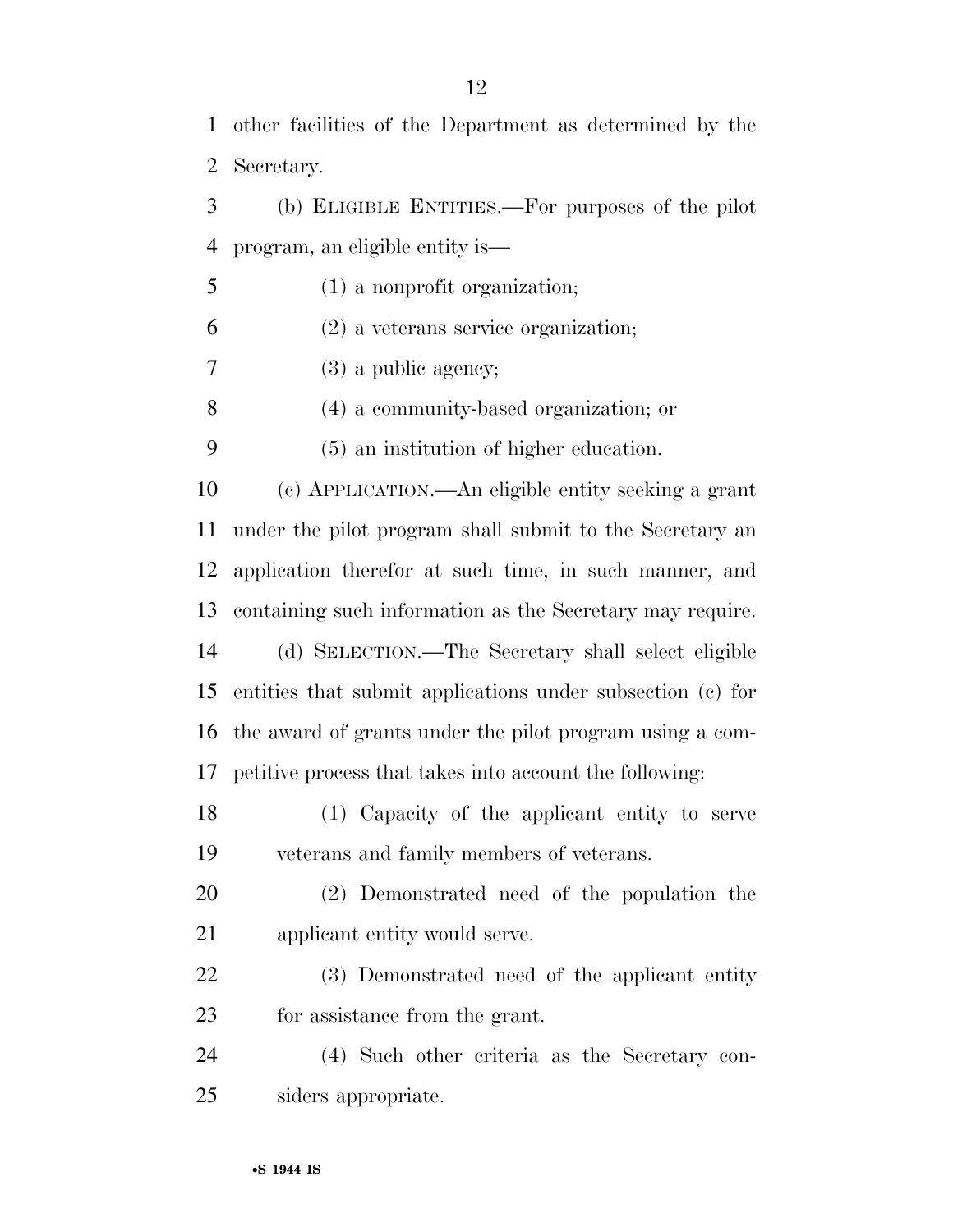(e) DISTRIBUTION.—The Secretary shall ensure, to the extent practicable, an equitable geographic distribu-tion of grants awarded under this section.

 (f) MINIMUM PROGRAM REQUIREMENTS.—Any grant awarded under this section shall be used—

 (1) to carry out a collaboration between one or more eligible entities and one or more Vet Centers or other facilities of the Department for five years; (2) to increase participation in nutrition coun- seling programs and provide educational materials and counseling to veterans and family members of

 veterans to address food insecurity and healthy diets among those individuals;

 (3) to increase access to and enrollment in Fed- eral assistance programs, including the supplemental nutrition assistance program under the Food and Nutrition Act of 2008 (7 U.S.C. 2011 et seq.), the special supplemental nutrition program for women, infants, and children established by section 17 of the Child Nutrition Act of 1966 (42 U.S.C. 1786), the low-income home energy assistance program estab-22 lished under the Low-Income Home Energy Assist- ance Act of 1981 (42 U.S.C. 8621 et seq.), and any other assistance program that the Secretary con-siders advisable; and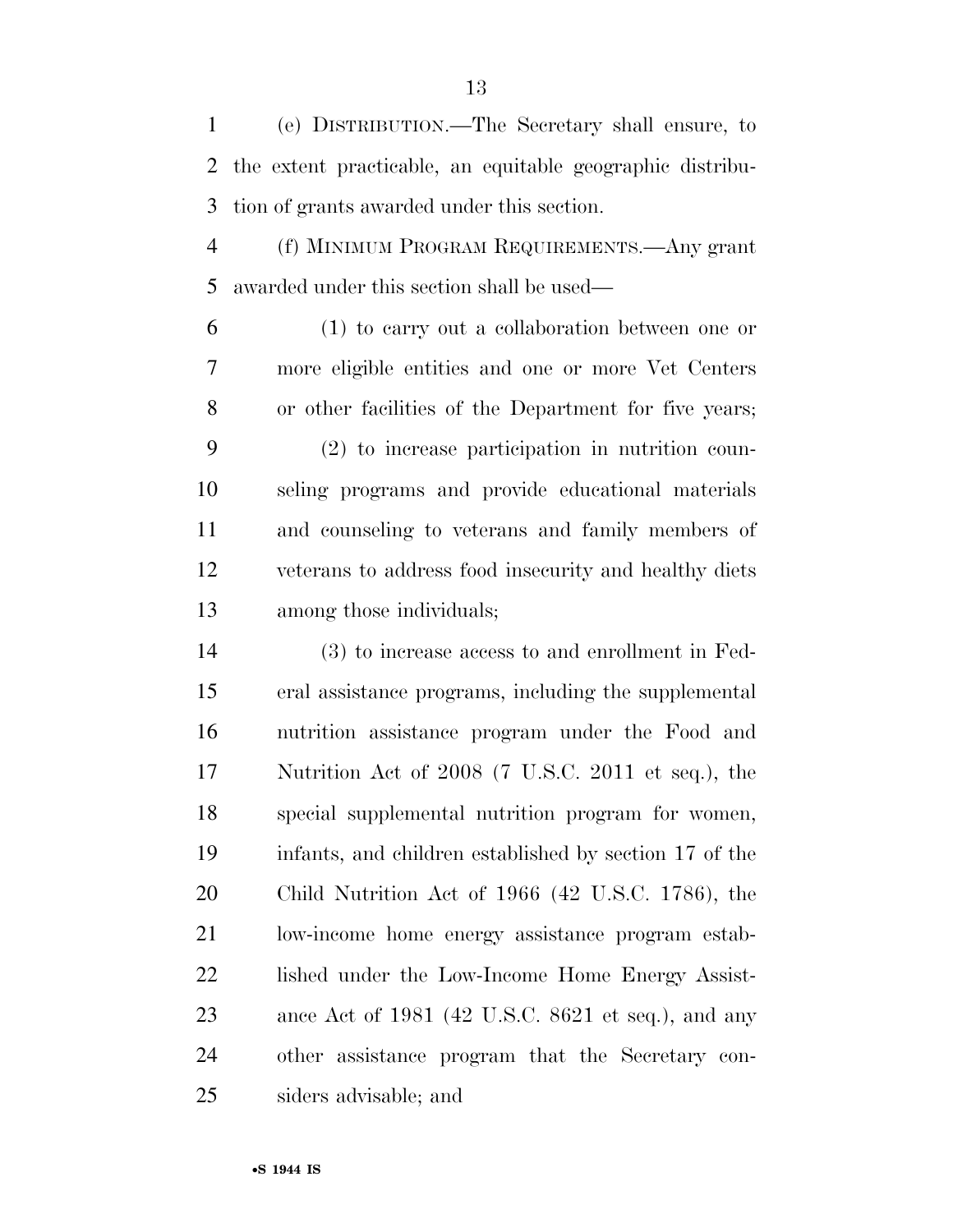(4) to fulfill such other criteria as the Secretary considers appropriate to further the purpose of the grant and serve veterans.

 (g) PROVISION OF INFORMATION.—Each entity that receives a grant under this section shall provide to the Sec- retary, at least once each year during the duration of the grant term, data on—

 (1) the number of veterans and family members of veterans screened for, and enrolled in, programs described in paragraphs (2) and (3) of subsection 11 (f);

 (2) other services provided by the entity to vet- erans and family members of veterans using funds from the grant; and

 (3) such other data as the Secretary may re-quire.

 (h) REPORT.—Not later than 180 days after the date of the enactment of this Act, the Secretary shall submit to the appropriate committees of Congress a report on the status of the implementation of this section.

 (i) GOVERNMENT ACCOUNTABILITY OFFICE RE-PORT.—

23 (1) IN GENERAL.—Not later than one year after the date on which the pilot program termi-nates, the Comptroller General of the United States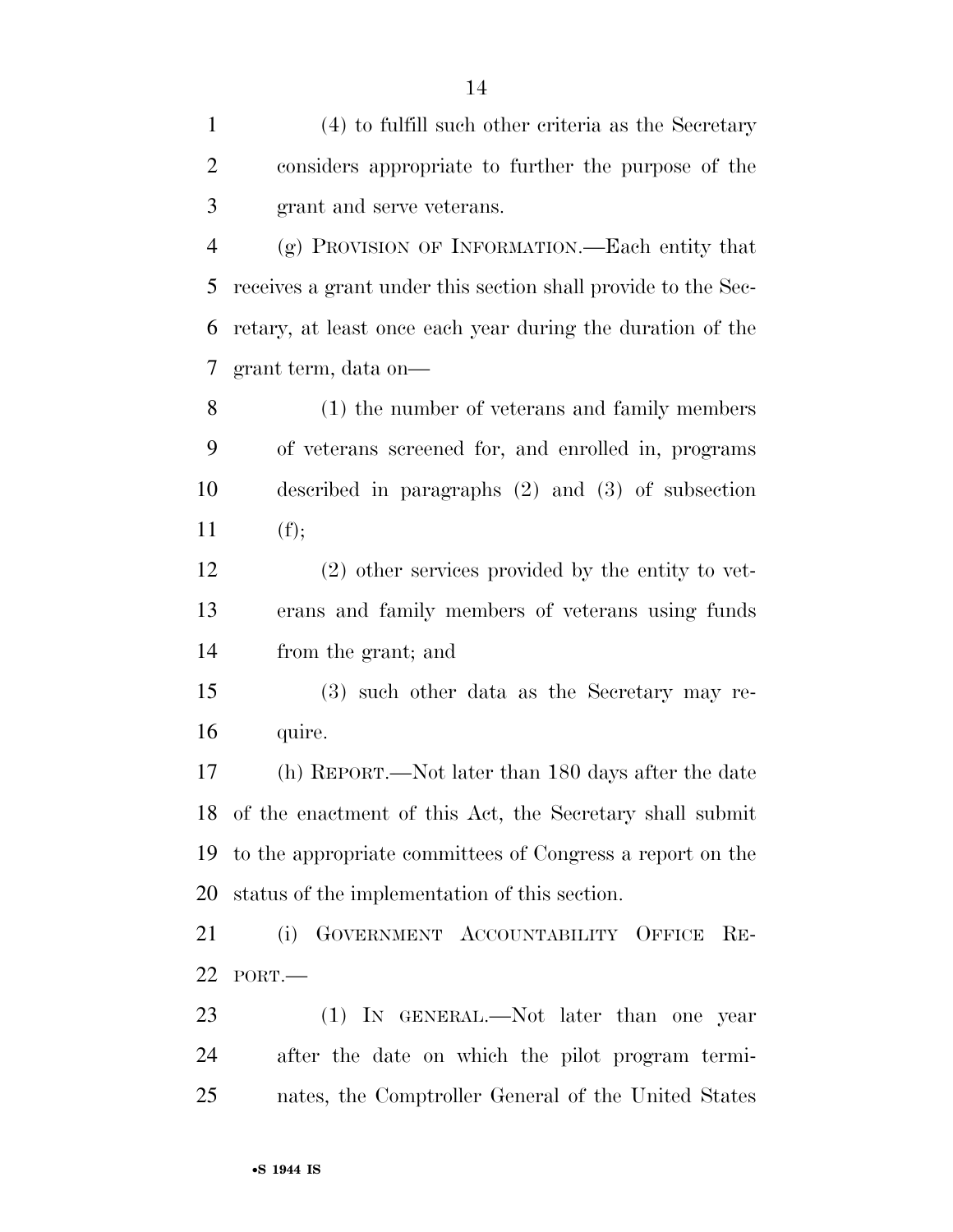| $\mathbf{1}$   | shall submit to Congress a report evaluating the ef- |
|----------------|------------------------------------------------------|
| $\overline{2}$ | fectiveness of the activities carried out under this |
| 3              | section in reducing food insecurity among veterans   |
| $\overline{4}$ | and family members of veterans.                      |
| 5              | (2) ELEMENTS.—The report required by para-           |
| 6              | graph (1) shall include the following:               |
| 7              | (A) A summary of the activities carried out          |
| 8              | under this section.                                  |
| 9              | (B) An assessment of the effectiveness of            |
| 10             | the grants awarded under this section, includ-       |
| 11             | ing with respect to eligibility screening contacts,  |
| 12             | application assistance consultations,<br>and         |
| 13             | changes in food insecurity among the popu-           |
| 14             | lation served by the grant.                          |
| 15             | (C) Best practices regarding the use of              |
| 16             | partnerships to improve the effectiveness of         |
| 17             | public benefit programs to address food insecu-      |
| 18             | rity among veterans and family members of vet-       |
| 19             | erans.                                               |
| 20             | (D) An assessment of the feasibility and             |
| 21             | advisability of extending the term of the pilot      |
| 22             | program.                                             |
| 23             | (j) AUTHORIZATION OF APPROPRIATIONS.—                |
| 24             | (1) IN GENERAL.—There is authorized to be            |
| 25             | appropriated to carry out the pilot program estab-   |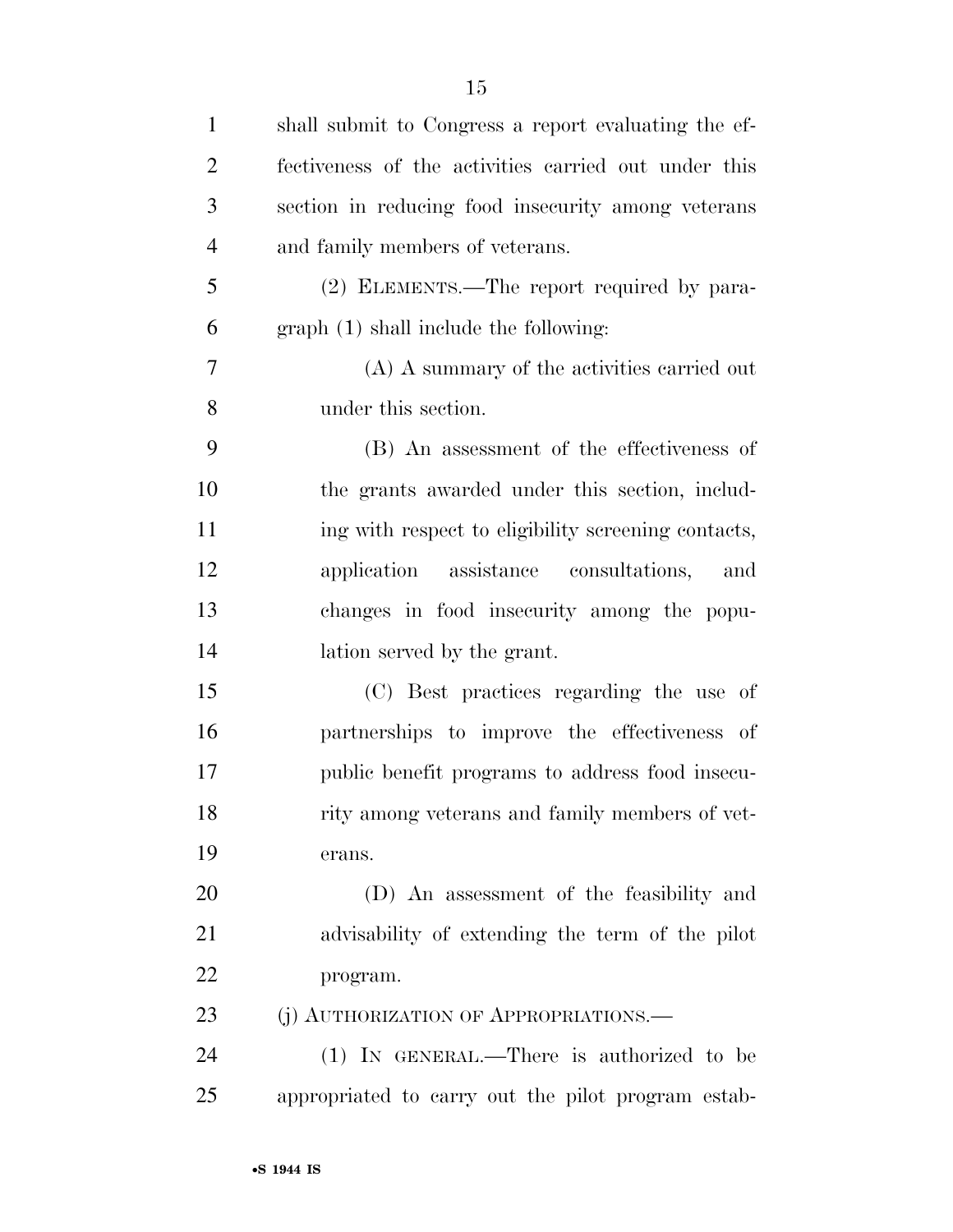1 lished under subsection (a) \$50,000,000 for each fis- cal year in which the program is carried out, begin- ning with the fiscal year in which the program is es- tablished. (2) ADMINISTRATIVE EXPENSES.—Of the amounts authorized to be appropriated under para- graph (1), not more than 5 percent may be used for administrative expenses of the Department of Vet- erans Affairs associated with administering grants under this section. (k) DEFINITIONS.—In this section: (1) APPROPRIATE COMMITTEES OF CON- GRESS.—The term ''appropriate committees of Con- gress'' means— (A) the Committee on Veterans' Affairs and the Committee on Appropriations of the Senate; and (B) the Committee on Veterans' Affairs and the Committee on Appropriations of the House of Representatives. (2) FACILITIES OF THE DEPARTMENT.—The term ''facilities of the Department'' has the meaning given that term in section 1701(3) of title 38,

United States Code.